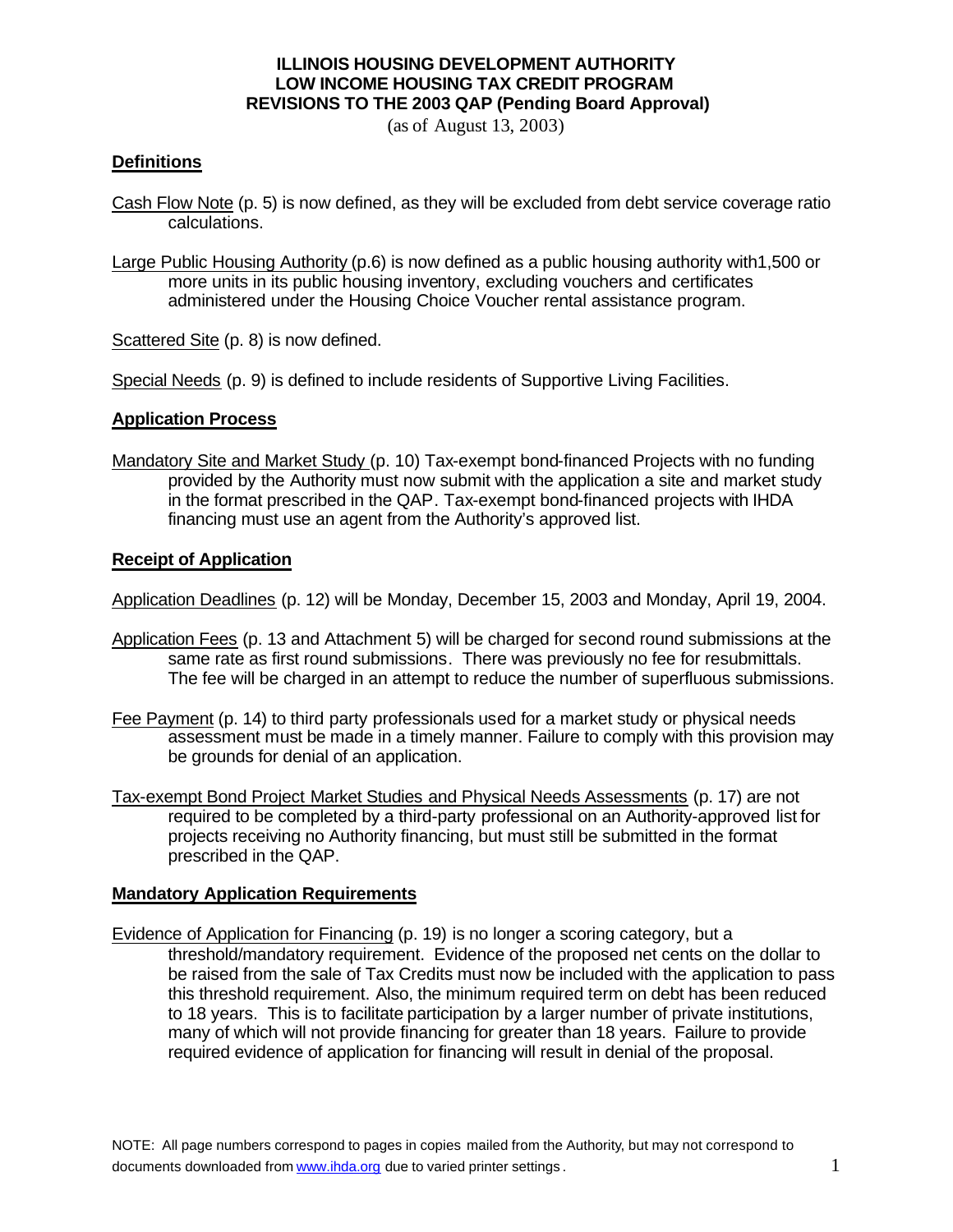# **ILLINOIS HOUSING DEVELOPMENT AUTHORITY LOW INCOME HOUSING TAX CREDIT PROGRAM REVISIONS TO THE 2003 QAP (Pending Board Approval)**

(as of August 13, 2003)

- Zoning (p. 23) is no longer a scoring category, but a threshold/mandatory requirement. Failure to provide required evidence of appropriate zoning, in the form and manner outlined in the category will result in denial of the proposal.
- Plans and Drawings (p. 23) is no longer a scoring category, but a threshold/mandatory requirement. Failure to provide all required items (including a picture of the site) will result in denial of the proposal.
- Minimum Energy Efficiency Standards (p. 24) will be required of all new construction projects. The application must include an architect's certification that the Project will comply with Authority Energy Efficiency Standards.

# **Competitive Review**

Note (p. 25) – all applications will first be considered in the general pool.

Preservation Set-Aside (p. 27) has increased from \$2,500,000 to \$3,000,000.

Small Project Set-Aside (p. 28) has been revised to raise the threshold of units to 50 from 42.

- Special Needs Set-Aside (p. 29) will include up to \$2,000,000 for projects serving persons with special needs, as defined in the QAP. Financing commitment(s) for tenant services must be included with applications to be considered under this Set-Aside.
- Elderly Set-Aside (p. 30) will include up to \$3,000,000 for projects serving the independent elderly.

### **Scoring Categories**

Mixed Income (p. 33) will become a tiered category based on the percentage of market rate units. For the highest level, private debt must be identified for at least 25% of the units. Also, market rate unit rents must exceed the highest Tax Credit rent for comparably sized units by 5%, in order to be considered for points under this category. Special Needs developments, excluding SLFs, will receive maximum points under this category.

Economic Efficiencies (p. 35) has been revised to allow up to eight points.

Project-based Assistance (p. 35) has been expanded to include existing project-based Housing Choice Vouchers (fka Section 8), Medicaid Payments to Supportive Living Facilities, and Annual Contributions Contracts.

Fully Amortizing Debt has been eliminated as a scoring category.

LIHTC Equity Leveraging (p. 36) will provide points on a tiered basis for leveraging funds from local sources.